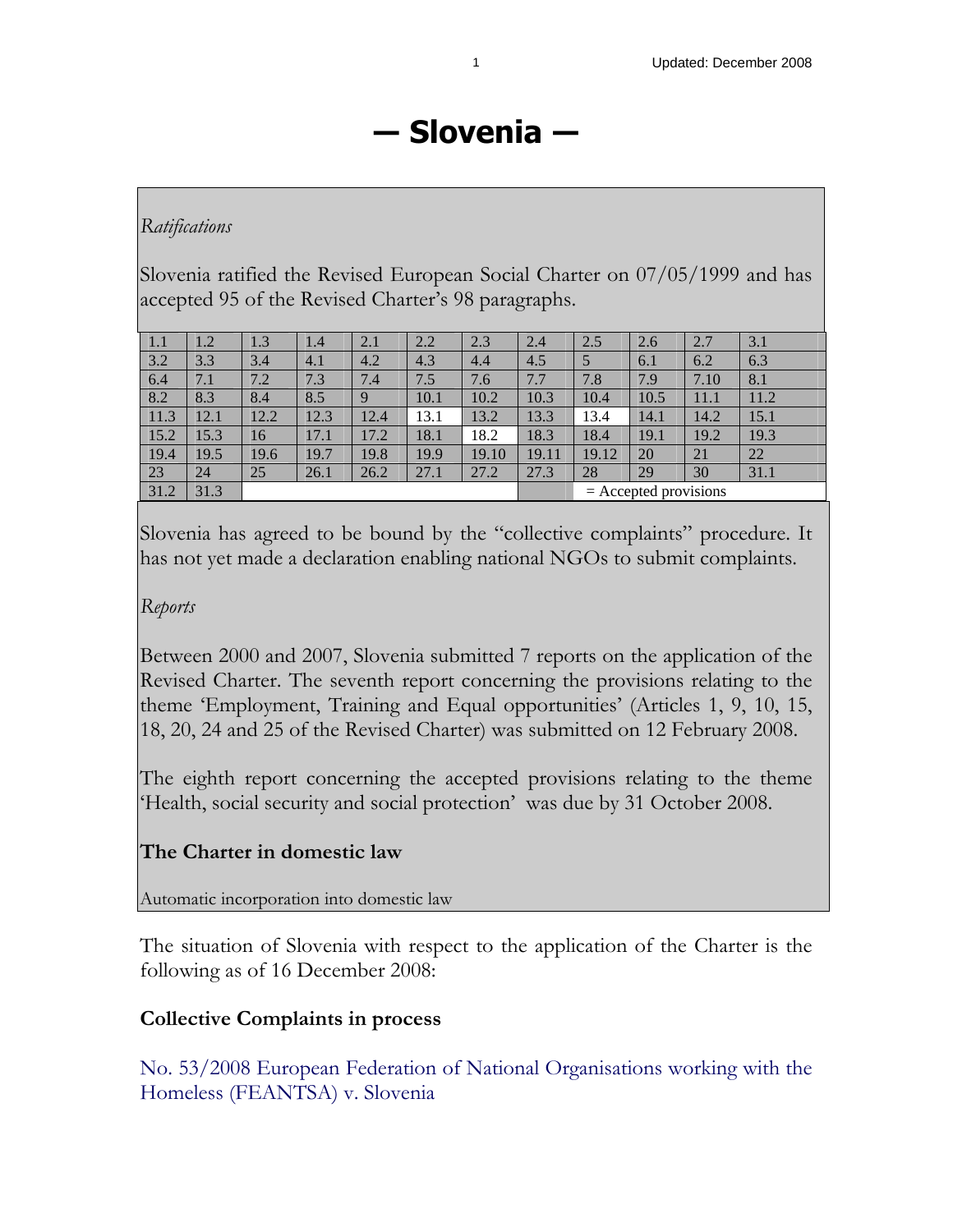The complainant organisation pleads a violation of Articles 31 (right to housing) and 16 (the right of the family to social, legal and economic protection), read alone or in conjunction with Article E (non discrimination) of the Revised Charter. In support of its request, the complainant organisation alleges that a vulnerable group of persons occupying denationalised flats in the Republic of Slovenia have been deprived of their occupancy titles and subjected to eviction. As the persons concerned were denied access to alternative housing in the long term, they have now become homeless. These measures have also resulted in housing problems for the families of the evicted persons.

# **Examples of progress achieved or being achieved**

#### **Employment**

► **The Employment Act (2003) provides for an increase in paid holidays Article 2§3 – Annual holiday with pay** 

► The new Employment Relations Act provides protection against notice of termination of contract and dismissal during worker's pregnancy. A woman unlawfully dismissed is entitled to be reinstated *Article 8§2 – Illegality of dismissal during maternity leave* 

► The Employment Act (2002) introduces the right to time off for nursing mothers *Article 8§3 – time off for nursing mothers* 

► Family Relations Act which entered into force in January 2003 regulates protection of parents from dismissal during pregnancy or breastfeeding- *Article 27§ 3 Prohibition of dismissal for reasons relating to family responsibilities.* 

#### **Social Protection**

► The Parental Care and Family Benefits Act entered into force on 1 January 2002. It contains provisions on maternity leave, paternal leave, childcare leave and adoption leave *12§3 – development of the social security system* 

#### **Non-discrimination**

► The Employment Act (2002) contains provisions against discrimination in employment *Article 1§2 – non-discrimination in employment*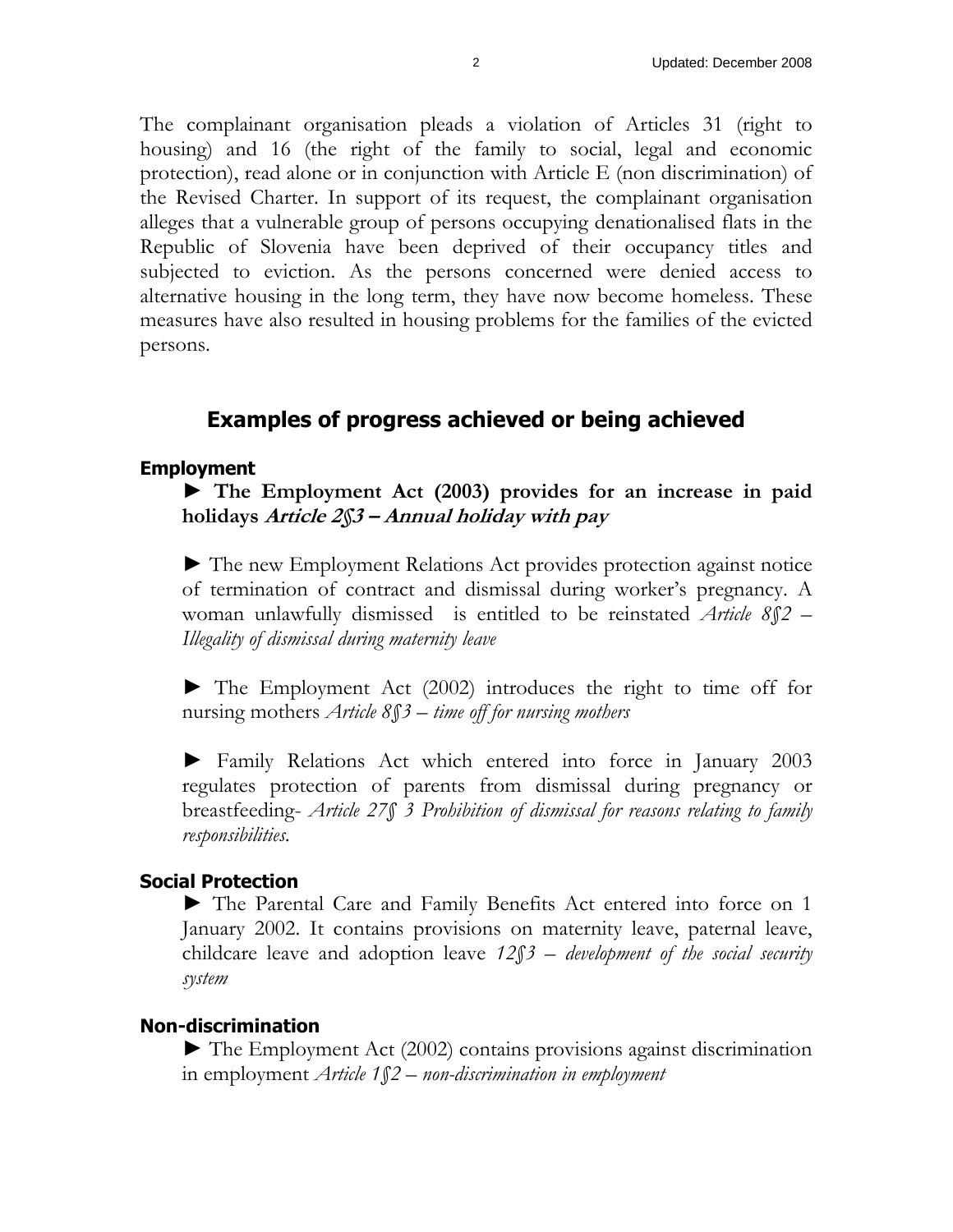► A Constitutional Court decision in February 2003 overturned the provision of the existing regulation stipulating that Slovenian nationals were favoured for receiving national grants *Article 10§5 – right to financial assistance*

► The Parental Care and Family Benefits Act which entered into force on 1 January 2002, abolished the condition of nationality to which the childbirth allowance was subjected *12§4 – equal treatment in social security matters*

► An act on rehabilitation and employment of persons with disabilities will enter into force in 2004 *Article 15§§1 and 2 – right of disabled persons to training and employment*

► The new Aliens Act which entered into force in November 2002 abolished the housing condition for migrant workers who wished to be joined by their families *Article 19§§6 – family reunion*.

► The Ministry of Education no longer authorises the creation in schools of special classes for Roma children. A special working group on integration strategies into the school system for Roma has been established *Article 17§1 – right of children and young persons to social, legal and economic protection* 

►Article 14 of the Constitution has been amended in order to guarantee equality irrespective of personal circumstances, including disability. The Principle of Equal Treatment Act guarantees equal treatment for persons with disabilities in the fields of employment, labour relations, education, etc. *Article 15§1 and 3 – Vocational training for persons with disabilities; Integration and participation of persons with disabilities in the life of the community* 

►The 2003 Employment Relations Act (ERA) prohibits discrimination on the ground of disability with respect to recruitment, employment and work conditions and dismissal in both the public and private sectors. *Article 15§ 2-Employment of persons with disabilities* 

# **Cases of non-compliance**

## **Employment**

► *Article 4§4 –* r*ight to reasonable notice of termination of employment* A reasonable period of notice based on length of service is not guaranteed.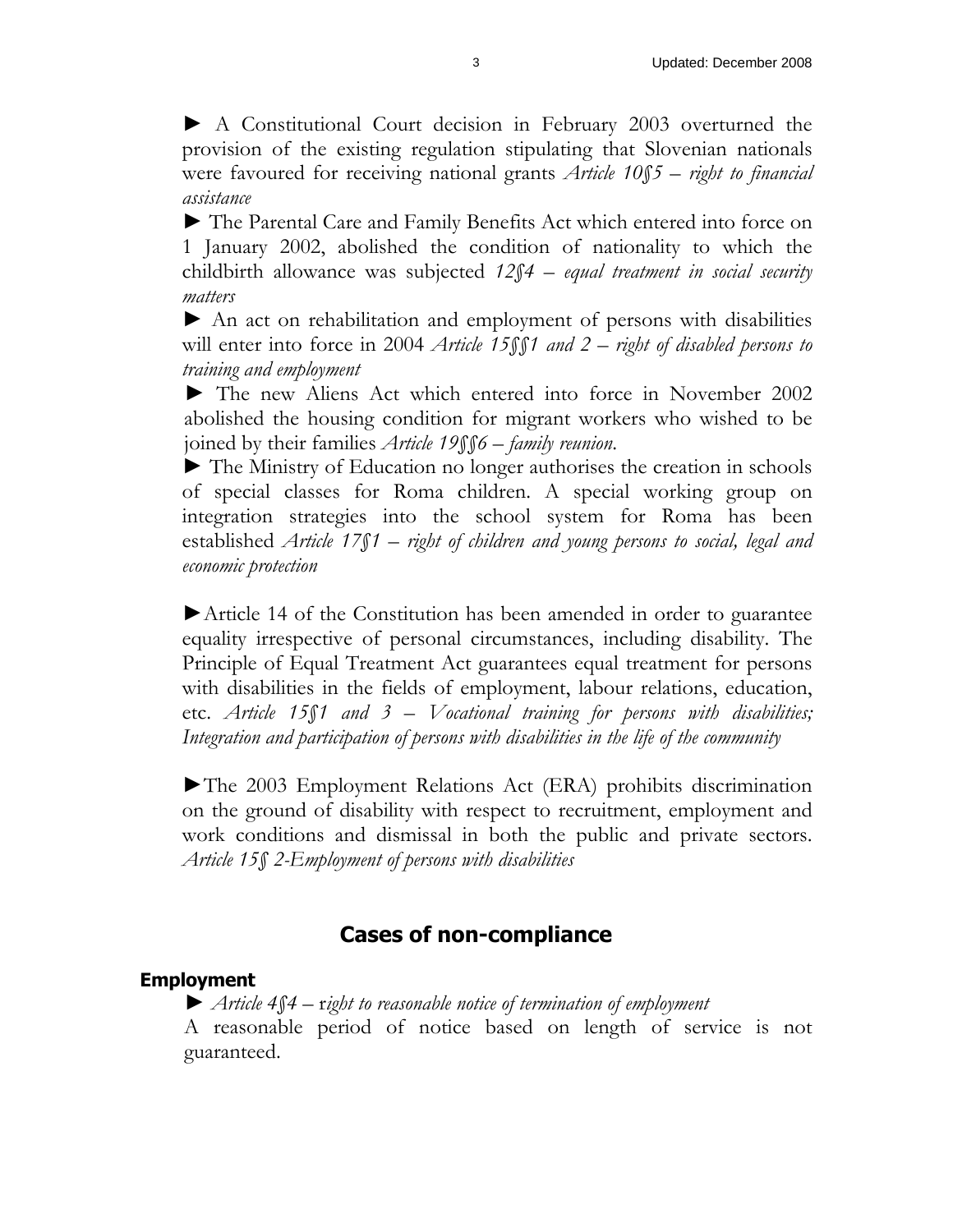► *Article 18§3 – Right to engage in a gainful occupation in the territory of Contracting Parties* 

Numerous restrictive rules relating to the employment of foreign workers have not been liberalised

*► Article 7§5 – right of young workers to fair pay* 

Apprentices do not enjoy a right to appropriate allowances.

## **Health / Employment**

- ► *Article 3§3 –* r*ight to health and safety at work (supervising regulations)*
- 1. Excessive number of accidents in the extractive sector;

2. inadequate number of inspection visits.

## **Social Protection**

► *Article 7§10 – Protection against physical and moral dangers*

Lack of legislation prohibiting possession of child pornography and trafficking of children for sexual exploitation.

► *Article 17§1 – right of children and young persons to social, legal and economic protection*

No particular legislation expressly prohibiting corporal punishment within the family.

## **Non-discrimination** (Nationality)

► *Article 1§4 – professional guidance, training and retraining*

Discrimination against nationals of other States Parties to the Charter as concerns continued professional training.

► *Article 10§§1, 2, 3 and 5 – right to access to higher technical and university training based solely on individual aptitude; right to apprenticeships; right to professional training and retraining of adult workers; right to financial assistance* Equal treatment for nationals of other States Parties is not guaranteed (residence requirement, reciprocity clause and quota).

► *Article 12§4 – equal treatment in social security matters*

Equal treatment of nationals of other States Parties is not ensured in respect of health insurance cover and because of the nationality requirement to which certain family benefits are subjected.

► *Article 16 – rights of the family*

Equal treatment for nationals of other States Parties with respect to family benefits is not guaranteed, and there is insufficient legal protection of Roma families.

► *Article 19§4 and 31§2 – equal treatment in housing*